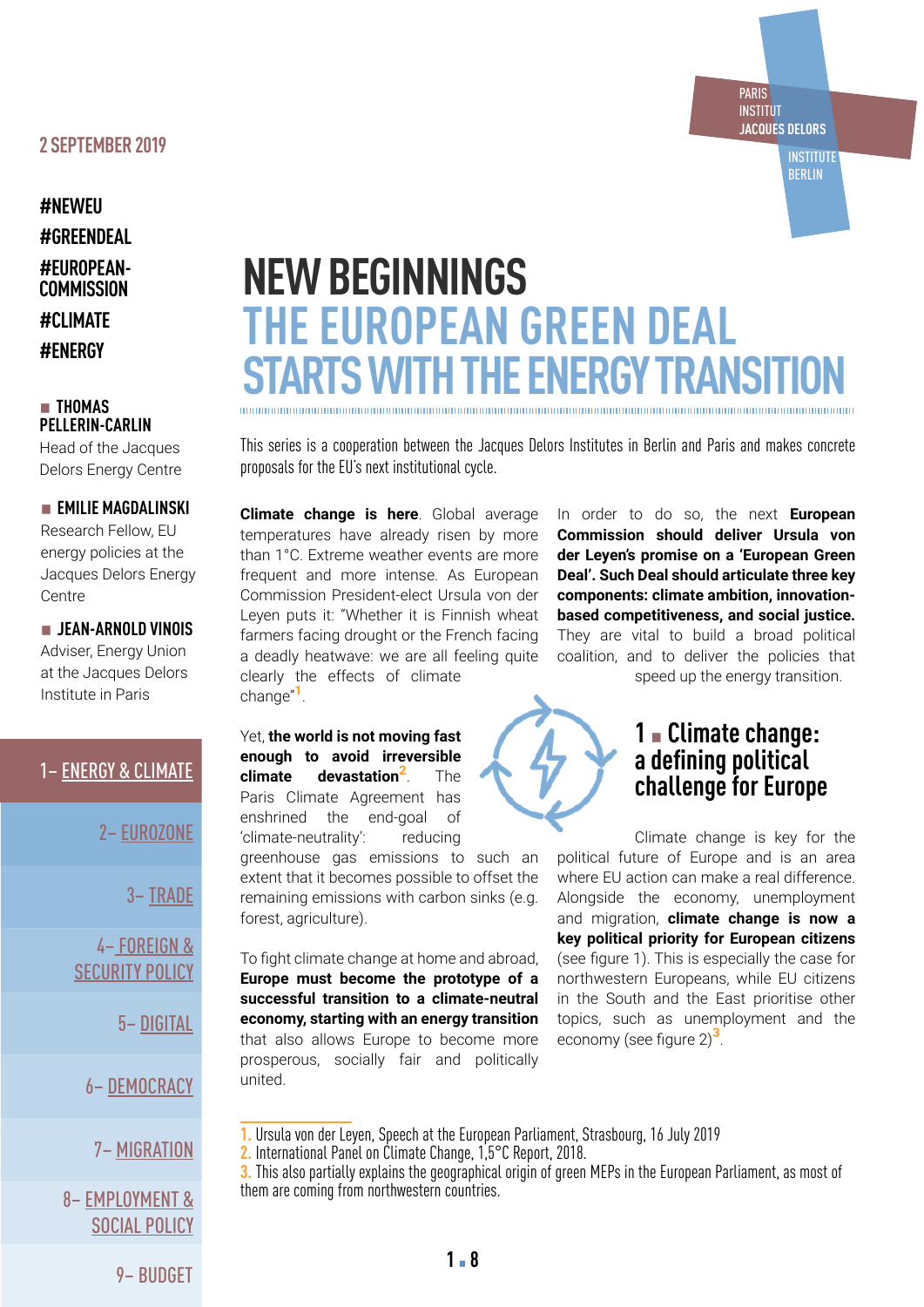## FIGURE 1 . Which following themes should be discussed as a matter of priority during the electoral campaign for the **next European Parliament elections ? Firstly ? And Then ? (Max 6 answers) (% -EU) vvvvvvvvvvvvvv 6 answers) (% -EU)**



**FIGURE 2** ▪ **Percentage of EU citizens who consider that 'fighting climate change and protecting the environment' should be a top-priority during the EU elections (max. 6 answers)**

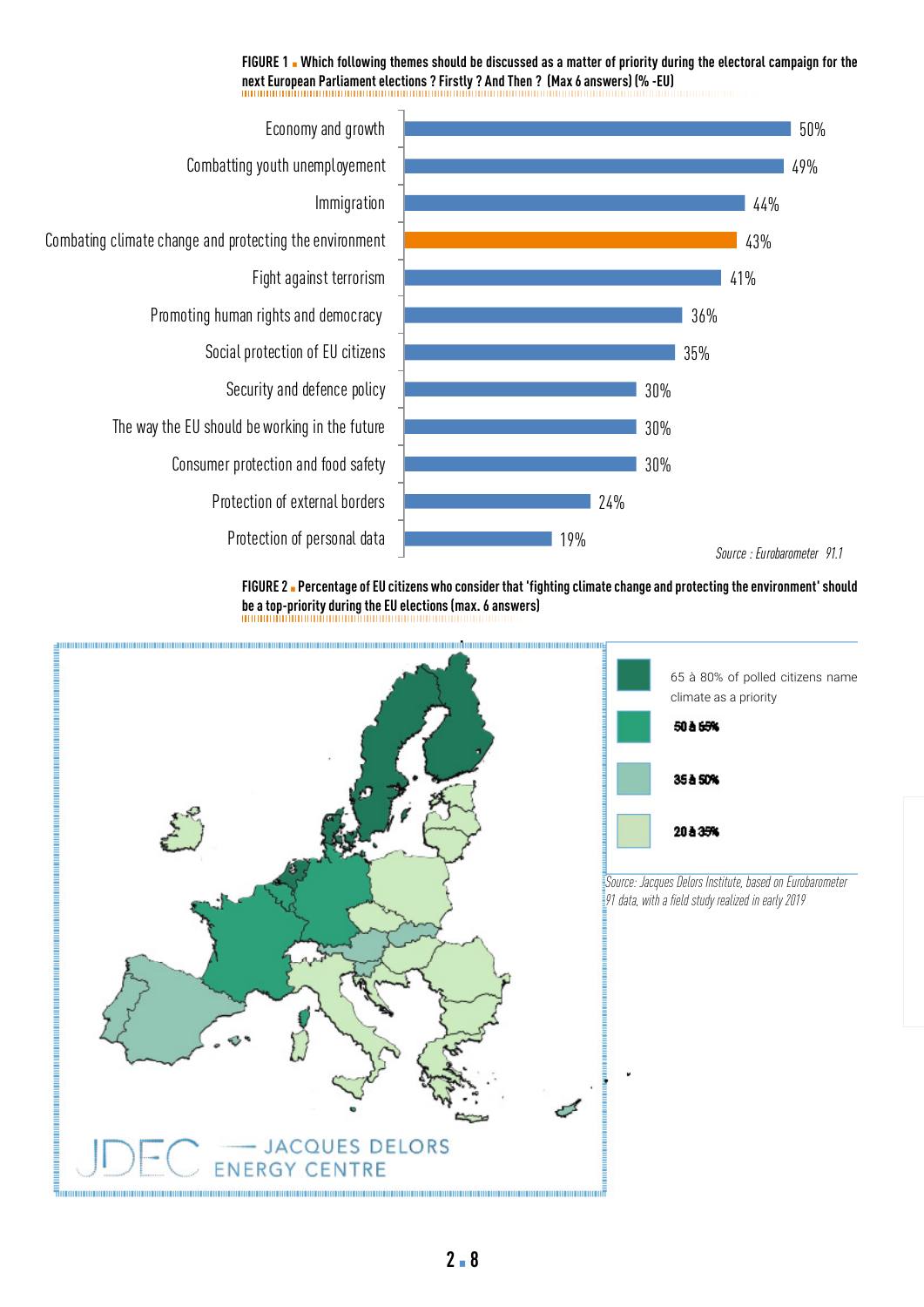**Climate change is also a policy area where the EU is powerful.** At the international level, the EU plays an essential role in the Paris Climate Agreement. While Europe only emits 10% of global greenhouse gas emissions, it accounts for 20% of the global economy and 30% of high-level scientific publications. The EU can thus become the prototype of a successful global transition to a climatea successful global transition to a climate- **transitior**<br>neutral economy. And **where Europe leads,** to decre **others strive for more**, as China, Chile or<br>California already do. California already do. t account<br>and 30% of<br>The EU c<br>a success<br>neutral ec<br>st**others st**<br>California of high-level scientific publications.<br>I an thus become the prototvpe of

Within Europe itself, the EU has built solid many Europe Reem, the EU has been condensed in the Europe Reem of Condense of Condense of Condense of Condense of Co change (e.g. energy, agriculture, research and innovation). **In this paper we focus on energy policy**: i.e. what should the EU do to deliver climate-neutral **electricity, transport, heating and cooling**, to all European citizens and businesses.

## **2** ▪ **The European energy transition has already started Greece** Change Europe<br>To fight climate change Europe

**UdilSitiuli lidS dti Cduy Stal tcu**<br>To fight climate change, Europe needs to To fight climate change, Europe needs to<br>complete its energy transition. This is a<br>bistaria andequeur as no such transition To fight climate change, Europe needs to<br>complete its energy transition. This is a<br>historic endeavour, as no such transition ever occurred throughout history. d:<br>ed<br>Du T<br>C<br>F )<br>In<br>st :<br>e<br>e lir<br>it<br>nd ne<br>Du<br>To<br>Ift าล<br>วัน ur<br>iti<br>s pp<br>n<br>cl  $\begin{array}{c}\n1 \\
T \\
t\n\end{array}$ ee<br>is<br>ar ls<br>it

**FIGURE 3** ▪ **Evolution of the eu primary energy mix**

Over the last two centuries, energy demand kept on growing and humans consumed increasing quantities of biomass, coal, oil, gas and nuclear. Today's energy system is therefore the result of past energy additions, a system where we consume massive quantities of dirty fossil fuels.<sup>4</sup> **We must therefore complete the first-ever energy transition**, where energy efficiency helps to decrease energy demand, all while substituting fossil fuels with renewables.

To do so, **the EU has many cards up its sleeve**: broad popular support as 90%<br>of Europeans favour energy efficiency of Europeans favour energy efficiency and renewables<sup>5</sup>, active civil society and methods were conducted. mayors<sup>6</sup>, workers and entrepreneurs, and the relevant investment capacity<sup>7</sup>.

The European energy transition is already underway. Europe's energy demand peaked in 2006, allowing newly deployed renewables to start substituting fossil fuels (see figure 3). **Furonean energ** 

Most importantly, in the last ten years, the European Union went from no clear legal competence<sup>8</sup> for acting on energy to having a comprehensive energy policy that is now in place $9$ . t importantly, in the last ten years, the



4. Jean-Baptiste Fressoz, "[Pour une histoire désorientée de l'énergie"](https://hal.archives-ouvertes.fr/hal-00956441/document), Entropia n°15, 2013.

4. Jean-Bapuste Fressoz, "Four the instance describitive de Cenergie"<br><mark>5.</mark> Eurobarometer, [Special Eurobarometer 435 Report](https://ec.europa.eu/clima/sites/clima/files/support/docs/report_2015_en.pdf), November 2015

**6.** Such as the 9.000 European Mayors from the Covenant of Mayors.  $\,$  - Such as the Y.UUU European Mayors from the Cov.  $\,$  7 - Fulalia Rubio . "An Ell budget in support of the ne port**, November 2015**<br>Covenant of Mayors.

**7.** Eulalia Rubio, "An EU budget in support of the next commission's agenda", New beginnins, Jacques Delors Institutes in Paris & Berlin, September 2019 next commission's agenda", New beginnins, Jacques Detors

8. In EU Treaties, the first article that granted the EU a legal competence to develop an energy policy was the Article 194 introduced in December 2009, with the entry into force of the Treaty of Lisbon. e EU a legal competence to develop an energy policy v<br>e entry into force of the Treaty of Lisbon.

**9.** Jean-Arnold Vinois, Thomas Pellerin-Carlin, 'L'Europe de l'Energie existe: le citoyen l'a recontrée", **Mitsubishi** 13% Décryptage de l'Institut Jacques Delors, Mai 2019. s Pellerin-Carlin, 'L'Europe de l'Energie existe: le citoyen l'a recontrée",<br>199 Delere, Mei 2010  $t_{\rm t}$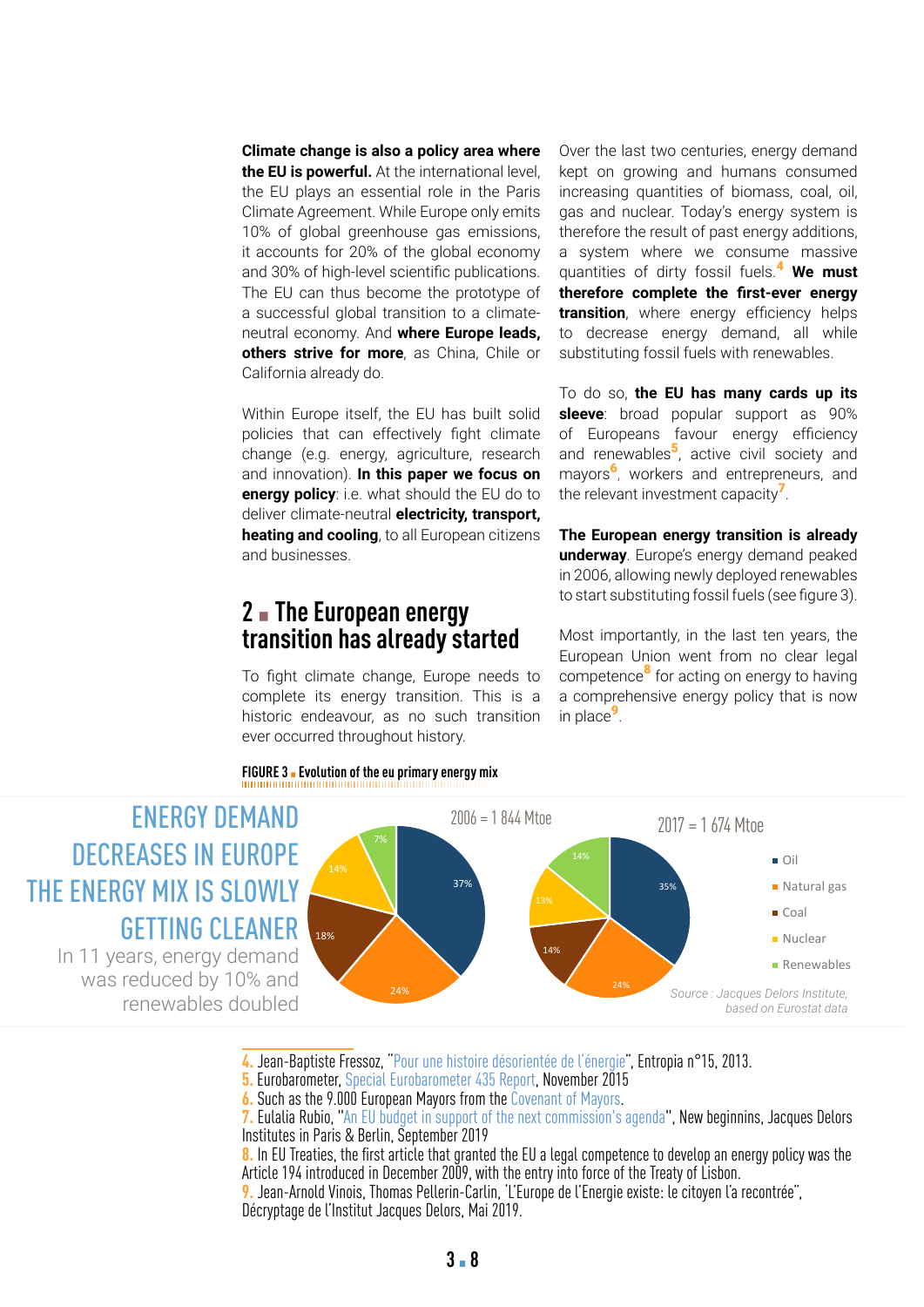This EU energy policy **has three clear targets**:

**1. Reduce greenhouse gas emissions** by 20 % by 2020 and 40% by 2030 –compared to 1990 levels. The EU is on track to achieve this. Ursula von der Leyen wants a more ambitious objective of 50% or 55% by 2030. She also proposes an EU Climate Law that creates a legal objective to make the EU climate-neutral by 2050.

**2. Develop renewable energy**, to cover 20% of EU energy demand by 2020, and 32% by 2030. Europe is not yet on track to achieve those targets, due to the lack of progress in several Member States.

**3. Improve energy efficiency** by 20% by 2020 and 32,5% by 2030. The EU can make it, if it takes the right decisions in the next five years, especially in the buildings and transport sectors.

To reach its energy and climate targets, the EU has set-up a comprehensive framework that articulates legislation, enabling tools, and financial support (see figure 4).

**FIGURE 4** ▪ **Main EU energy policy tools in 2019**

#### The European Commission should build on this set of tools to tackle three major challenges:

**1. While fighting climate change is urgent, the evolution of our energy system is slow**. We are on the right track because we are reducing energy demand and boosting renewables. Nevertheless, the pace remains too slow to effectively fight climate change.

2. Some policies raise concerns about **international competitiveness**. The tension lies between protecting dying industries (e.g. coal), helping those in transition (e.g. car manufacturers), and supporting emerging industries (e.g. offshore wind).

3. Several policies can have social consequences. The 2013 Bulgarian protests and the 2018 French Yellow Vests movement, set off by rising energy prices, show that the energy transition cannot be achieved at the expense of low-income citizens whose daily lives are strongly affected by such policies. It is time to understand that **the energy transition must be socially fair if it wishes to succeed**.

#### **EU LEGISLATION ENABLING TOOLS EU FINANCIAL SUPPORT EU ENERGY POLICY** 20% of the EU budget (2014-2020) **Main Tools in 2019** should contribute to climate objectives Smart Finance for ENERGY Eco-design and Energy Efficiency Energy Performance of Energy Labelling nnare i marree<br>Smart Building EFFICIENCY Directive Buildings Directive Urban Renewable Energy Agenda Clean Energy for RENEWABLES Directive for the Connecting Europe Facility (CEF) EU EU Funds, EIB, EIF, and EFSI/InvestEU CLEAN MOBILITY<br>
INNOVATION<br>
ENERGY MARKET<br>
INTEGRATION<br>
SECURITY OF<br>
SUPPLY<br>
CO2 standards for<br>
Cars, vans and truck<br>
Cars, vans and truck<br>
EIT Inn<br>
EIT Inn<br>
EIT Inn<br>
EIT Inn<br>
EIT Inn<br>
EIT Inn<br>
EIT Inn<br>
EIT Inn<br>
EIT Inn<br>
E European Transport & Energy EERIN MOBILITY<br>
INNOVATION<br>
NERGY MARKET<br>
NERGY MARKET<br>
SECURITY OF<br>
SECURITY OF<br>
SUPPLY<br>
SOCIAL JUSTICE<br>
GOVERNANCE<br>
GOVERNANCE<br>
GOVERNANCE<br>
CARBON PRICE<br>
COVERNANCE<br>
COVERNANCE<br>
COVERNANCE<br>
COVERNANCE<br>
COVERNANCE<br>
COVERN cars, vans and trucks State Aids and Competition rules Battery EIB, EIF, and EFSI/Invest  $\begin{array}{|c|c|c|c|c|c|}\n\hline\n\text{INNOVATION} & \frac{\text{N}}{\text{m}} & \frac{\text{N}}{\text{m}} & \frac{\text{N}}{\text{m}} & \text{EIT Innocnergy} & \text{Alliance} & \text{H2020} & \text{H2020} & \text{Inm024} & \text{Inm024} & \text{Inm024} & \text{Inm024} & \text{Inm024} & \text{Inm024} & \text{Inm024} & \text{Inm024} & \text{Inm024} & \text{Inm024} & \text{Inm024} & \$ Alliance EIT InnoEnergy **Alliance** Horizon Europe **EIT** InnoEnergy Innovation Fund ENERGY MARKET Electricity Market Trans-European Energy Infrastructure ENTSO-E ENTSO-E | ACER INTEGRATION Regulation and Directive Regulation (incl. projects of common interest) Decision on Intergovernmental Regulation on Risk Security of SECURITY OF EU Energy Gas Supply energy agreements with third Preparedness in **Diplomacy SUPPLY** Regulation **Electricity** countries SOCIAL JUSTICE SOCIAL THE SOCIAL SOCIAL SOCIAL SOCIAL Transition Platform EU Energy Poverty European **Observatory** Social Fund Globalisation Fund CARBON PRICE **Non ETS sectors** Non ETS sectors (transport, agriculture...) Covenant of Mayors - JACQUES DELORS ENERGY CENTRE

*Source : Jacques Delors Institute, own elaboration*

## **4** ▪ **8**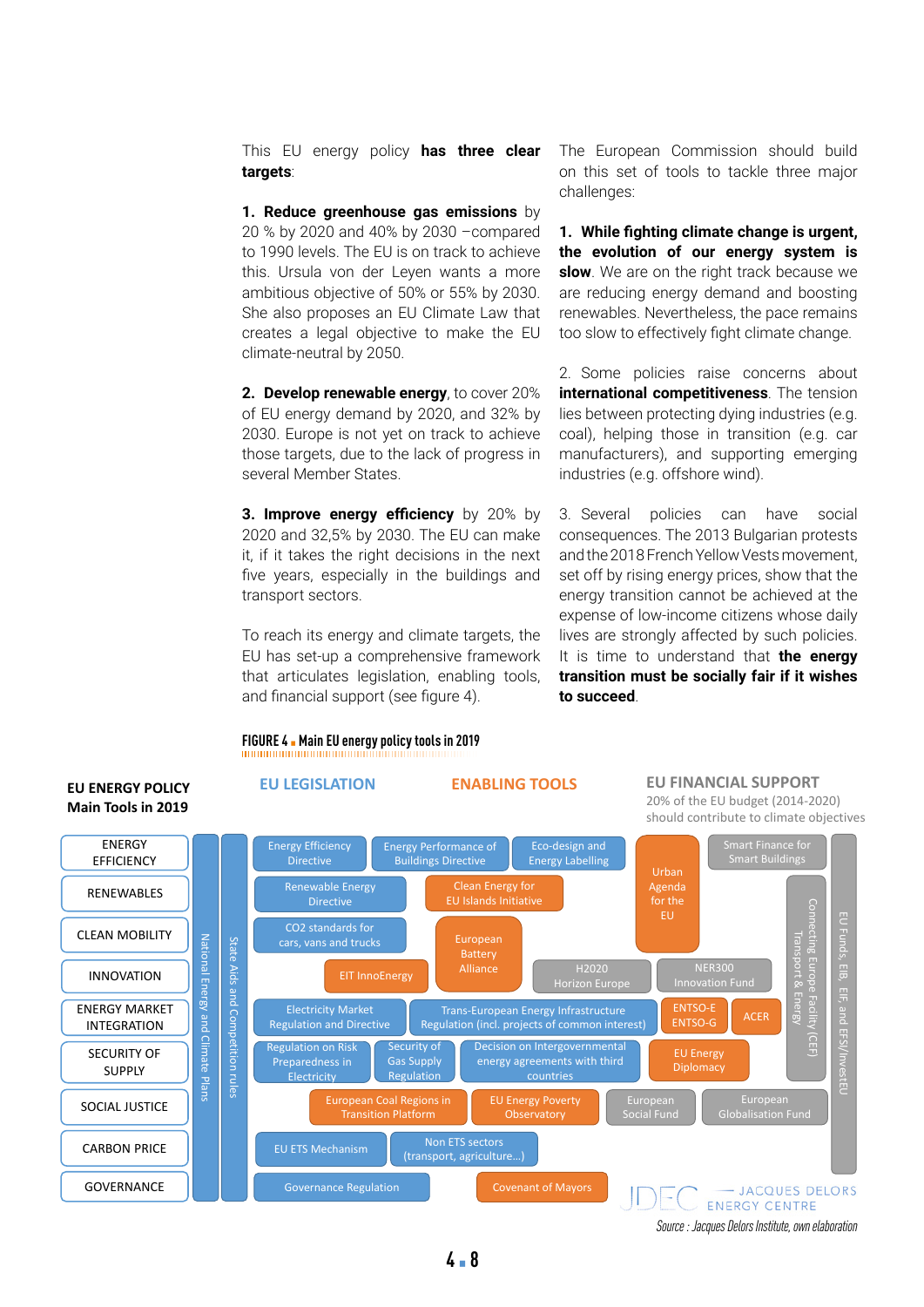## **3** ▪ **A European Green Deal: ambitious, innovative and social**

Ursula von der Leyen's number one priority for Europe is the "**European Green Deal**". Her Commission should elaborate a political project that articulates three components: climate ambition, innovation-based competitiveness and social justice.

This articulation is required from both a *policy* and a *political* perspective.

From a *policy* perspective, to deliver our climate ambition, we need innovative business models, technologies, processes, infrastructures and behaviours. We also need social policies that are inclusive of all workers and citizens in the transition.

From a *political* perspective, only a broad coalition can bring about change in Europe. **Europe thus needs climate ambition**  to gather support from green-leaning parties, NGOs and citizens – especially in northwestern Europe (see figure 2). This ambition needs to be **supported by a serious agenda for innovation and competitiveness**  in order to gather support from businesses as well as from pro-market and right-wing politicians and citizens. A **Social Pact for the Energy Transition**, for workers and poorer Europeans, is paramount to gather support from trade unions and social NGOs, as well as left-leaning politicians and citizens – especially in Southern and Central-Eastern Europe.

In the last section of this paper, we sketch the content of each of those three complementary policy priorities.

### **3.1 Climate ambition for the Green Deal**

The European Commission, the European Parliament, and 24 of the 28 EU Member States already support the objective to make Europe climate-neutral by 2050. This will therefore become the official EU objective in the months to come, most likely under the EU Climate Law that Ursula von der Leyen proposes.

After that, the European Commission should elaborate a policy package to pave the way for the transformations needed to reach climate neutrality. For the energy transition, the European Commission should:

**1. Elaborate an ambitious strategy for the deep renovation of European buildings**, as they consume 40% of EU energy. We should therefore renovate 3% of all buildings every year –compared to the current rate of 1%- 1.5%<sup>10</sup>. It also means drastically improving the quality of the renovation: small renovation such as roof insulation is not enough, only deep renovation of entire buildings can bring important energy savings<sup>11</sup>.

**2. Build a comprehensive strategy for clean mobility**, as transport consumes 33% of EU energy. The Commission should:

• Help States, regions and cities to **reduce transport needs**. This implies rethinking urban planning to reduce distances between residential areas and the workplace, but also favouring working methods like teleworking.

• Encourage a **shift from dirty modes of transport towards cleaner ones**. For short distances, it is about shifting from using cars to **walking, biking and using public transport**. Several cities are already becoming car-free, like [Pontevedra](https://www.theguardian.com/cities/2018/sep/18/paradise-life-spanish-city-banned-cars-pontevedra) in Spain. For long distances, it is key that the pollution of the **aviation** sector is reflected in the price of plane tickets, including via a fairer taxation. The EU should also better support innovation in the **railway** sector, including freight and night trains.

**10.** Source: European Commission, [A Clean Planet for all – in depth analysis,](https://ec.europa.eu/clima/sites/clima/files/docs/pages/com_2018_733_analysis_in_support_en_0.pdf) November 2018, Figure 41 **11.** For instance, [EnergieSprong](https://energiesprong.org/) is already doing whole house refurbishment, delivering Net Zero Energy Buildings.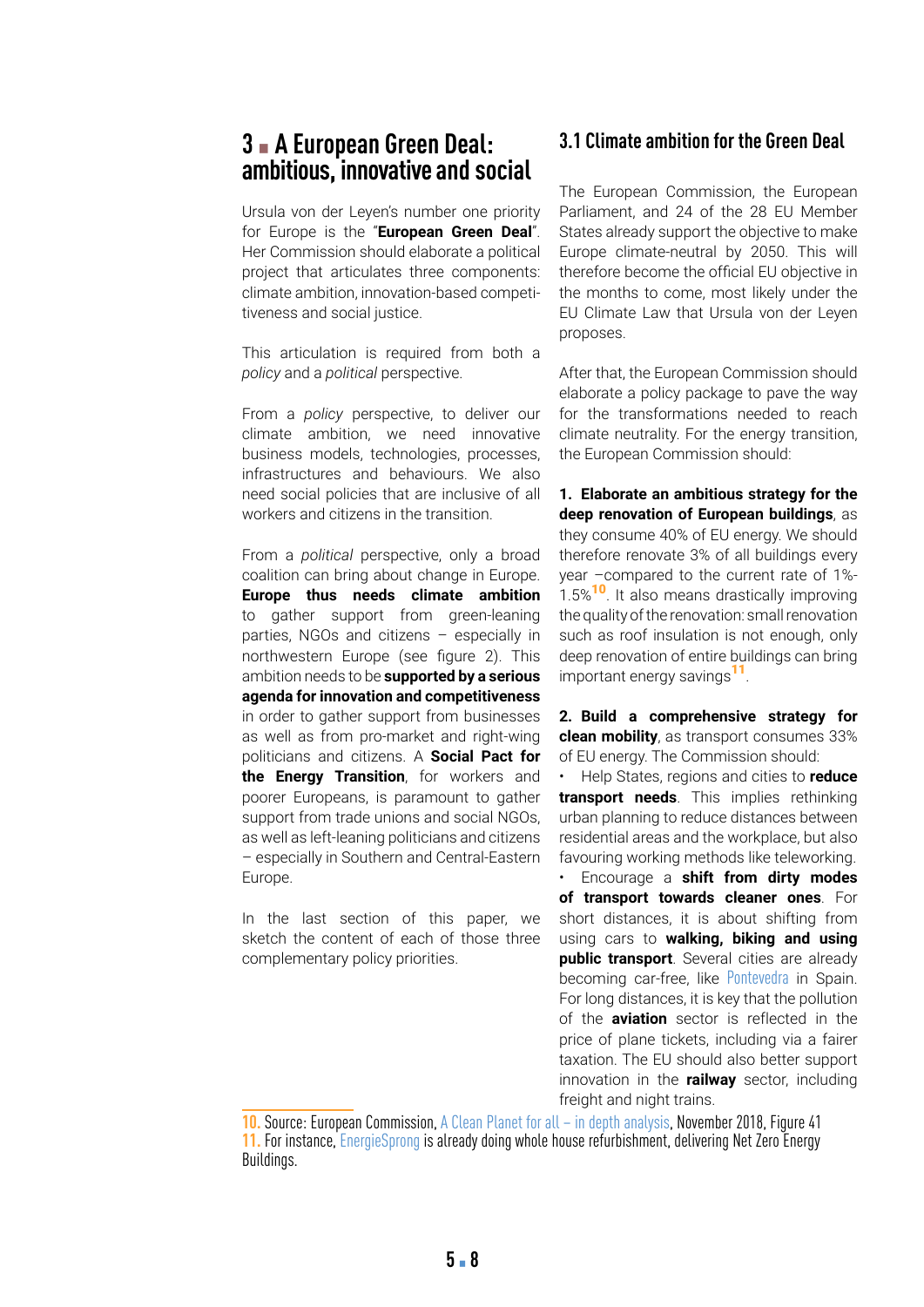• Replace polluting transport modes by cleaner options. This involves shifting to **electric vehicles**12 and agreeing on a date to end sales of new diesel and gasoline cars in Europe (e.g. by 2040). Cities are already investing in fleets of clean buses but the EU and local authorities should do more.

**3. Accelerate the change in the electricity and gas sectors**. The EU should coordinate the European coal phase-out that currently occurs with uncoordinated national decisions<sup>13</sup>. Renewables should be developed at scale to replace the electricity currently generated by the coal and nuclear units that are phased-out. Coupling the electricity and gas sector is key. The latter should transform itself including through energy efficiency-based business models, 'green gas' and 'green hydrogen'.

**4. Engage EU companies** to draft an "**EU Business Climate Pledge**" <sup>14</sup> as part of Ursula von der Leyen's "European Climate Pact".

**5. Support businesses and citizens in making the greenest choices.** This is now well studied<sup>15</sup> and several techniques are experimented in Europe: roll out of smart meters with consumption comparison tools that help consumers optimise their consumption at home (e.g. [Opower,](https://ux.opower.com/) [Wivaldy](https://www.youtube.com/watch?time_continue=487&v=L8NVNfrbVA8)), innovative business models based on zerocarbon energy as a service (e.g. Centrica, Engie) or mobility as a service (e.g. Renault Mobility).

**6. Lead by example**. The Commission should practice what it preaches, for instance by renovating its own buildings and making more use of trains as a transport mode. It should also create the position of European Commission First Vice-President for Climate – or for the 'Green Deal', charged with overseeing all relevant policies on a daily basis.

### **3.2 Innovation-based competitiveness for the Green Deal**

In the global economy, **the competitiveness of EU businesses rests on their capacity to innovate**. Technology plays an integral part in innovation<sup>16</sup>. Yet, most of the innovative efforts required today go beyond technology<sup>17</sup>, e.g. innovations related to business models for clean mobility, financing schemes for energy efficiency renovation, behaviours and social norms for tourism, etc.

To build up competitiveness, policymakers and businesses need to **tap the dormant innovative potential in Europe**. The Juncker Commission has done a lot<sup>18</sup>. The von der Leyen Commission should furthermore:

**1. Better fund innovation**, starting by investing at least **€120 billion** in its main Research and Innovation Programme (Horizon Europe) and use other tools<sup>19</sup> to support the development of the existing innovation ecosystem, especially in Central-Eastern Europe.

**<sup>12.</sup>** Emilie Magdalinski et al., "[Electric Vehicles](https://institutdelors.eu/publications/electric-vehicles-european-mobility-and-industrial-leadership-at-stake/)", Policy Brief, May 2019.

**<sup>13.</sup>** Many EU States have decided to phase-out coal: such as France, Sweden, Slovakia Ireland, and Italy (by 2022-2025), Finland, Netherlands and Portugal (2029-2030) and Germany (by 2038). Source: [https://beyond](https://beyond-coal.eu/data/)[coal.eu/data/](https://beyond-coal.eu/data/)

**<sup>14.</sup>** The content of such pledge is detailed in a forthcoming Jacques Delors Energy Centre note, produced for the Franco-German Businesses Evian Meeting. This pledge draws on the experience led by U.S. businesses with the Obama Administration.

**<sup>15.</sup>** See for instance ENABLE.EU, [Written synthesis of ENABLE.EU's findings](http://www.enable-eu.com/wp-content/uploads/2019/07/ENABLE.EU_D8.5.pdf ), June 2019.

**<sup>16.</sup>** Thomas Pellerin-Carlin, et al., [Innovation for the energy & climate transition,](https://europeanclimate.org/wp-content/uploads/2018/10/Full-report-funding-innovation.pdf) Jacques Delors Institute, MOOC, July 2019

**<sup>17.</sup>** Climate Strategy & Partners, [Funding Innovation to Deliver EU Competitive Climate Leadership,](https://europeanclimate.org/wp-content/uploads/2018/10/Full-report-funding-innovation.pdf) October 2018

**<sup>18.</sup>** Thomas Pellerin-Carlin, [Invest in the clean energy future we want,](https://institutdelors.eu/wp-content/uploads/2019/01/InvestintheCleanEnergyFutureWeWant-PellerinCarlin-January2019.pdf) Jacques Delors Institute Policy Brief, January 2019.

**<sup>19.</sup>** Eulalia Rubio, Fabian Zuleeg, Thomas Pellerin-Carlin, Emilie Magdalinski, Marta Pilati, Philipp Ständer [Mainstreaming innovation funding in the EU budget,](https://institutdelors.eu/en/publications/mainstreaming-innovation-funding-in-the-eu-budget/) Jacques Delors Institute, Study, May 2019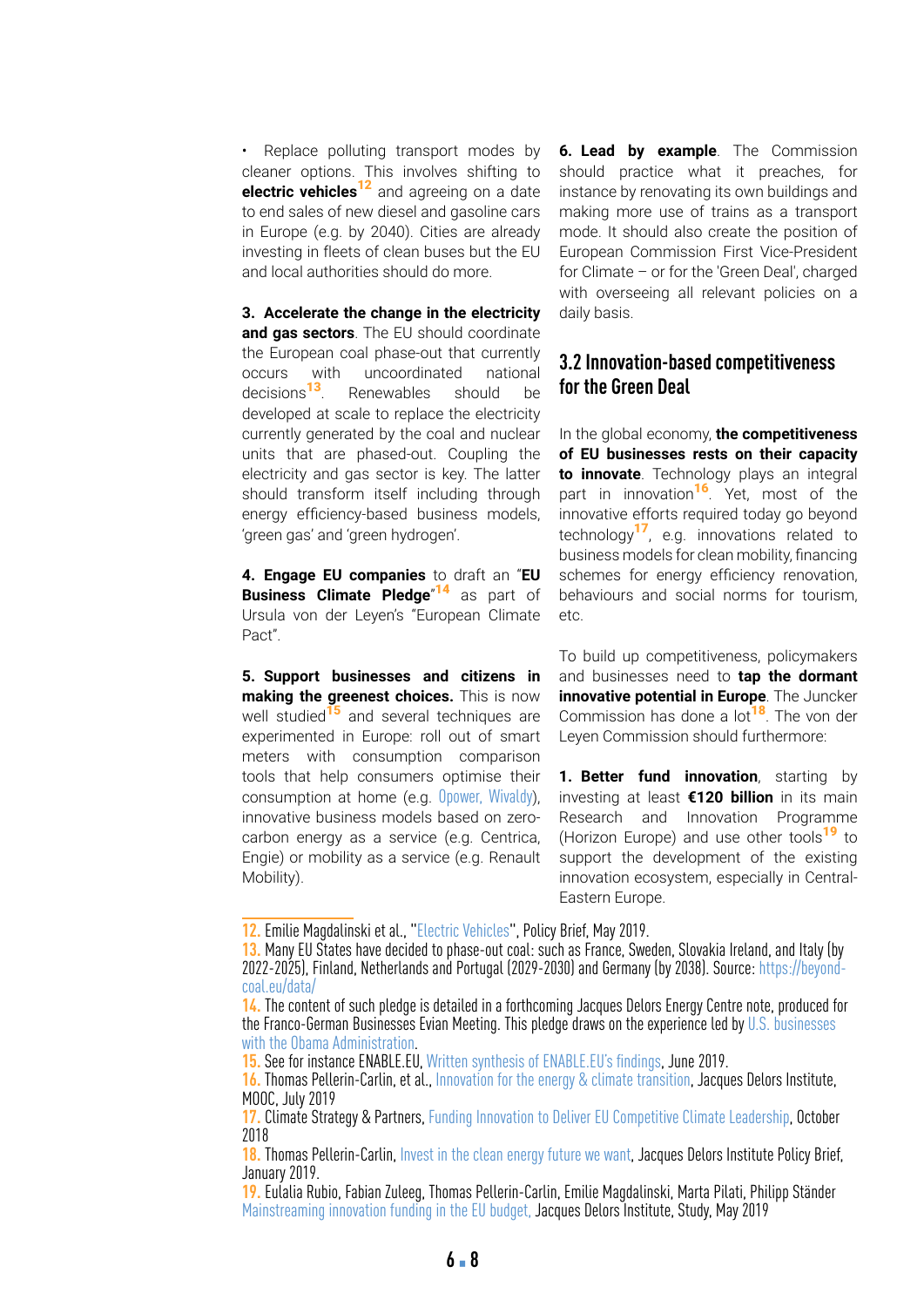**2. Tackle the investment challenge**. Europe needs to re-allocate public and private investment, away from fossil fuels and towards clean energy. The European Commission should thus improve **carbon pricing** mechanisms, and deliver on Ursula von der Leyen's **Sustainable Europe Investment Plan to unlock €1.000 billion** of investment in the 2020 decade.

**3. Invest in the cleanest and most innovative solutions**. Elaborating an EU-wide "**Buy Clean Act**" would provide a significant market to clean innovations, such as lowcarbon cement for the buildings sector. EU diplomacy could then engage international partners to adopt similar provisions, thus **ensuring more climate-friendly international trade** and supporting those EU businesses that provide the cleanest options on the global market.

**4. Mobilise innovators and entrepreneurs.** This is where **EU Research and Innovation Missions** come in, especially the idea to **make a hundred European cities climate neutral by 2030<sup>20</sup>**. Those cities will be the laboratories of the innovative solutions that deliver climate neutrality.

**5. Elaborate an industrial strategy for the transition to climate-neutrality**. Europe needs large industrial projects to build the future we want. We now have a blueprint: the **European Battery Alliance**, an initiative developing a competitive, sustainable and circular value chain for battery manufacturing in Europe<sup>21</sup>. It can inspire similar initiatives in other sectors, like green hydrogen, lowcarbon cement and steel, etc.

#### **3.3 Social justice for the Green Deal**

The energy transition is not *by nature* a social one. Rising energy prices without the proper supporting framework can be unfair and lead to unrest. There are, however, many ways to ensure a socially fair energy transition. The EU, together with Member States, regions and cities, as well as with businesses, trade unions and NGOs, must build a **Social Pact**  for the Energy Transition<sup>22</sup>. This Pact will ensure that **workers** are accompanied in the transition – starting with coal workers<sup>23</sup>, develop the **training of young Europeans** in clean energy jobs and **protect European families from energy poverty**.

Concretely, the new Commission should:

**1. Allocate adequate EU funding for regions and workers** who lose their jobs as a result of the transition. Ursula von der Leyen wants to create the '**Just Transition Fund**' the Jacques Delors Institute called for<sup>24</sup>. But this is not enough. The EU should also earmark some of its regional and social funding to properly support regions and workers, starting with those affected by the coal phase-out.

**2. Create EU centres of excellence for apprentices** in specific energy transition jobs (e.g. energy efficiency audits, installation of heat pumps). With the support of grants and an extended Erasmus Pro programme, the EU has the opportunity to make young Europeans key actors of the energy transition.

**<sup>20.</sup>** Mariana Mazzucato, [Mission-Oriented Research & Innovation in the European Union,](https://ec.europa.eu/info/sites/info/files/mazzucato_report_2018.pdf) European Commission, February 2018

**<sup>21.</sup>** See European Commission's [Strategic Action Plan on Batteries](http://eur-lex.europa.eu/resource.html?uri=cellar:0e8b694e-59b5-11e8-ab41-01aa75ed71a1.0003.02/DOC_3&format=PDF), 17 May 2018

**<sup>22.</sup>** Jacques Delors, Sofia Fernandes, Thomas Pellerin-Carlin, '[Europe Needs a Social Pact for the Energy](https://institutdelors.eu/en/publications/europe-needs-a-social-pact-for-the-energy-transition/)  [Transition'](https://institutdelors.eu/en/publications/europe-needs-a-social-pact-for-the-energy-transition/), Brief, Jacques Delors Institute, January 2018.

**<sup>23.</sup>** Thomas Pellerin-Carlin, Monika Oczkowska, [Just Energy transition: A reality test in Europe's Coal regions,](https://institutdelors.eu/en/publications/just-energy-transition-a-reality-test-in-europes-coal-regions/)  [Jacques Delors Institute](https://institutdelors.eu/en/publications/just-energy-transition-a-reality-test-in-europes-coal-regions/), May 2019.

**<sup>24.</sup>** Jacques Delors, Sofia Fernandes, Thomas Pellerin-Carlin, '[Europe Needs a Social Pact for the Energy](https://institutdelors.eu/en/publications/europe-needs-a-social-pact-for-the-energy-transition/)  [Transition'](https://institutdelors.eu/en/publications/europe-needs-a-social-pact-for-the-energy-transition/), Brief, Jacques Delors Institute, January 2018.